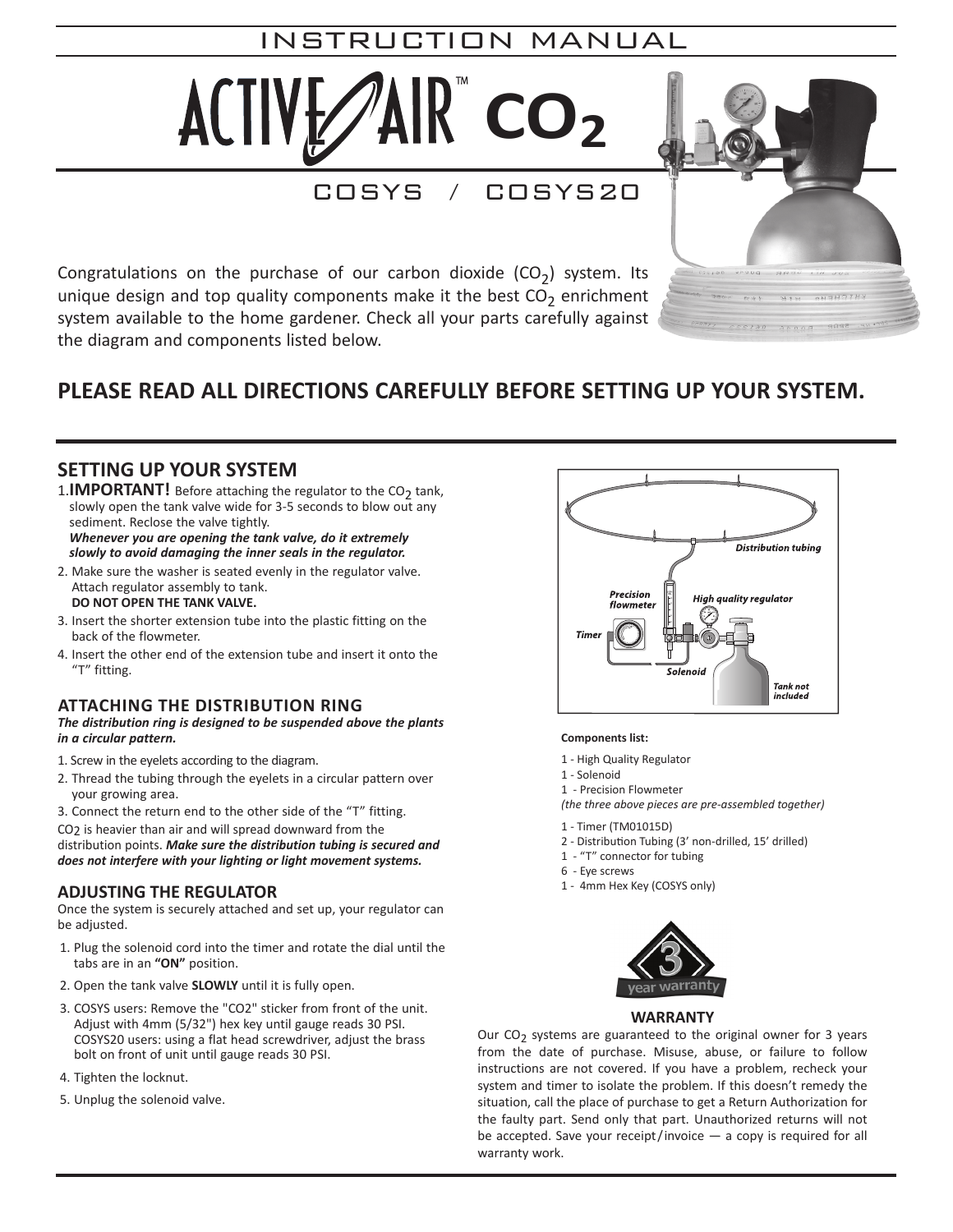# **CO2 Instructions** INSTRUCTION MANUAL

 $\text{HVE}\text{/AIR}$   $\text{CO}_2$ 

**carefully against the diagram and components listed below.**

**PLEASE READ ALL DIRECTIONS CAREFULLY** 

**Congratulations on the purchase of our carbon dioxide (CO2) system.** 

COSYS / COSYS20

*\* NOTE: THIS UNIT IS NOT DESIGNED TO BE USED WITH ELECTRONIC CONTROLLERS. THE CONSTANT SWITCHING ON & OFF OF THE CO2 WILL CAUSE COMPONENTS TO FREEZE. THIS*

Congratulations on the purchase of our carbon dioxide  $(CO_2)$  system. Its unique design and top quality components make it the best  $CO_2$  enrichment system available to the home gardener. Check all your parts carefully against the diagram and components listed below. *ing the tank valve, do it extremely slowly to avoid damag-***SETTING UP YOUR SYSTEM**  $\epsilon$  partners of our canon aloxide  $(C_2)$  system its secure home gardener. Check all your parts carefully against **ADJUSTING THE REGULATOR** until the tabs are in an "ON" position.

3. Insert the shorter extension tube into the plastic fitting on

**BEFORE SETTING UP YOUR SYSTEM.**

#### PLEASE READ ALL DIRECTIONS CAREFULLY BEFORE SETTING UP YOUR SYSTEM. **DIRECTIONS CAREFUL** 3. Now, using a screwdriver and a crescent wrench adjust the : SETTING OP

# **SETTING UP YOUR SYSTEM**

1. **IMPORTANT!** Before attaching the regulator to the CO<sub>2</sub> tank, slowly open the tank valve wide for 3-5 seconds to blow out any sediment. Reclose the valve tightly. sediment. Reclose the valve tightly.<br>**Whenever you are opening the tank valve, do it extremely** thing the regulator to

*slowly to avoid damaging the inner seals in the regulator. plants in a circular pattern. The distribution ring is designed to be suspended above the*

- 2. Make sure the washer is seated evenly in the regulator valve. Attach regulator assembly to tank. **DO NOT OPEN THE TANK VALVE.**
- **3.** Insert the shorter extension tube into the plastic fitting on the back of the flowmeter. we mo the plastic i
- 4. Insert the other end of the extension tube and insert it onto the "T" fitting.

#### **ATTACHING THE DISTRIbUTION RING** bution points. *Make sure the distribution tubing is secured and does not interfere with your lighting or light movement systems.*

*The distribution ring is designed to be suspended above the plants in a circular pattern.*

- 1. Screw in the eyelets according to the diagram.
- 2. Thread the tubing through the eyelets in a circular pattern over  $\frac{1-\text{Solenoid}}{1-\text{Solenoid}}$ your growing area. Our Consequent to the original original original original original original original original original original or failure to follow the date of purchase. Misuse, abuse, abuse, abuse, abuse, abuse,  $\frac{1}{2}$  and  $\frac{1}{2}$ edy the situation, call the place of purchase to get a Return Authorization for the faulty part. Send only that part. Unauthorized 1 - Precision Flowmeter
- 3. Connect the return end to the other side of the "T" fitting.

CO2 is heavier than air and will spread downward from the distribution points. *Make sure the distribution tubing is secured and does not interfere with your lighting or light movement systems.*

# **ADJUSTING THE REGULATOR**

Once the system is securely attached and set up, your regulator can be adjusted.

- 1. Plug the solenoid cord into the timer and rotate the dial until the tabs are in an **"ON"** position.
- 2. Open the tank valve **SLOWLY** until it is fully open.
- 3. COSYS users: Remove the "CO2" sticker from front of the unit. Adjust with 4mm (5/32") hex key until gauge reads 30 PSI. COSYS20 users: using a flat head screwdriver, adjust the brass bolt on front of unit until gauge reads 30 PSI.
- 4. Tighten the locknut.
- 5. Unplug the solenoid valve.



 $C.H = H$ 

#### **Components list:**

- 1 High Quality Regulator
- 1 Solenoid
- 

*(the three above pieces are pre-assembled together)*<br> *(the three above pieces are pre-assembled together)* 

- 1 Timer (TM01015D)
- 2 Distribution Tubing (3' non-drilled, 15' drilled)
- 1 "T" connector for tubing
- 6 Eye screws
- 1 4mm Hex Key (COSYS only)



### **WARRANTY**

Our  $CO<sub>2</sub>$  systems are guaranteed to the original owner for 3 years from the date of purchase. Misuse, abuse, or failure to follow instructions are not covered. If you have a problem, recheck your system and timer to isolate the problem. If this doesn't remedy the situation, call the place of purchase to get a Return Authorization for the faulty part. Send only that part. Unauthorized returns will not be accepted. Save your receipt/invoice — a copy is required for all warranty work.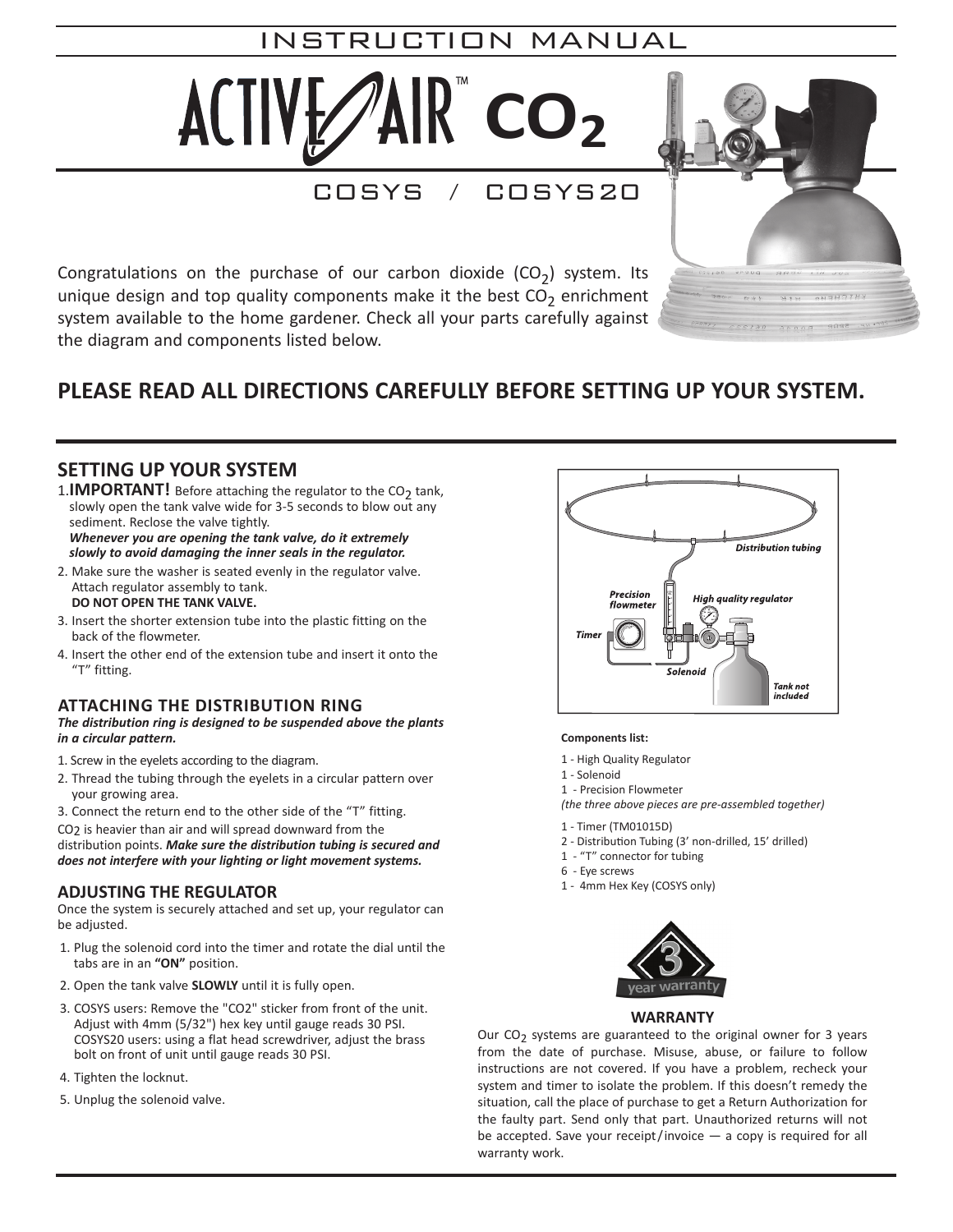

One of the unique features of our system is its ability to raise the CO<sub>2</sub> up to the appropriate level each day when your lights come on and then maintain it. CO<sub>2</sub> is an essential ingredient for photosynthesis, which is the main provider of energy for plant growth. Without enough carbon dioxide, plant growth will slow down or can actually stop. A lack of CO<sub>2</sub> can occur very easily in an enclosed growing area unless you add a supplemental source of CO<sub>2</sub> gas.

CO2 is an odorless, invisible, non-flammable gas. It is safe for humans in the maximum concentrations recommended for plant growth.

The average level of  $CO<sub>2</sub>$  in the atmosphere is about 300 PPM (parts per million). If the level decreases down below 200 PPM in an enclosed growing area, plant growth slows to a halt. Through years of testing and research, the optimum enrichment level of CO<sub>2</sub> for plant growth has been determined to be about 1500 PPM. This assumes there is plenty of bright light and a good growing system. With CO2 enrichment, under good conditions, plant growth rates and flowering will increase 20-100%. CO<sub>2</sub> should be used from seedling right through harvest.

The easiest way to raise the CO<sub>2</sub> level is by the compressed CO<sub>2</sub> gas method with a tank. Tanks come in 20 lb. and 50 lb. sizes and are available for rent at your local beverage supply, welding, or gas products company. We reccomend Hydrofarm's 20lb aluminum tank (item code CCO2).

#### **HELPFUL INFORMATION:**

CO2 Tank Quantities - If you multiply your flow rate per hour times the number of hours of "on" time, you will find out how long a tank will last.

#### **SETTING THE PROGRAMMABLE TIMER**

Set your timer to go on continuously for 2.5 hours each day when your lights turn on. This time period will bring your room level close to the desired range. After this period, set the timer to go off for 15 minutes, then on for 15 minutes. Repeat this on/off cycle throughout the lighted period until 1 hour before the lights turn off.

#### **DETERMINING A FLOW RATE**

This is the basic formula for determining flowmeter settings: cubic ft. of growing area x .0012 = A  $A \div 3 = B$   $B \div 2 =$  flowmeter setting

*To determine the flow rate for your growing area, follow the steps outlined below.*

- **Step 1** Determine the cubic volume of your area: Room height x width x length = cubic volume Example: 8' high  $x$  10' long  $x$  10' wide = 800 cubic feet
- **Step 2** Take desired level of CO<sub>2</sub> (1500 PPM) and SUBTRACT existing  $CO<sub>2</sub>: 1500PPM - 300PPM = 1200 PPM$ . This is the amount of  $CO<sub>2</sub>$  you need to add to raise the level to optimum.
- **Step 3** Multiply your room volume x .0012 (1200 PPM) to determine how much  $CO<sub>2</sub>$  to add to your area. Example: 800 cubic feet x .0012 = .96 cubic feet.

For practical purposes we will round this off to 1 cubic foot. This is the quantity of  $CO<sub>2</sub>$  to add in an 800 cubic foot size room to reach the desired 1500 PPM level.

Before continuing on to the next steps, the following assumptions need to be established:

**FIRST ASSSUMPTION:** The average growing area enriched to 1500 PPM of  $CO<sub>2</sub>$  will return to normal levels in about 3 hours due to plant usage and room leakage.

**SECOND ASSSUMPTION:** When calculating the flow rate for any growing area, this usage and leakage of  $CO<sub>2</sub>$  should be compensated for in that particular area.

**Step 4** - Now for the 800 cubic foot room, we take the approximately 1 cubic foot of  $CO<sub>2</sub>$  and divide it up over the 3 hour average period into 1 hour increments. There are 3 one hour periods in 3 hours. 1 cubic foot  $\div$  3 = 1/3 cubic foot of CO<sub>2</sub> (.333)

This means that every hour, an 800 cubic foot room needs 1/3 (.333) cubic foot of  $CO<sub>2</sub>$  to replenish it back up to 1500 PPM. Because our system operates on a 15 minute OFF / 15 minute ON cycle, the flow rate setting should allow 0.1665 (or 0.2) cubic foot of  $CO<sub>2</sub>$  to be emitted within each 15 minute ON cycle.

To arrive at the appropriate flow rate setting, we need to divide .333 by 2 (there are two 15 minute ON periods per hour) to reach the flow rate per hour (.333  $\div$  2 = 0.1665 cubic feet per 15 minutes of flow). For practical purposes, round this up to 0.2 cubic feet. This is the flowmeter setting.

After following the regulator adjustment steps, set the flow with the flowmeter adjusting knob.

#### **SYSTEM CHECK**

Once the flow rate and programmable timer have been set, test the system by plugging it in and slowly rotating the timer dial clockwise to check the on/off of the solenoid valve. Check the flow of  $CO<sub>2</sub>$  by using the flowmeter setting.

## **TROUBLESHOOTING**

- 1. Test the regulator assembly with some soapy water if you suspect any leakage.
- 2. Check all your connections to the flowmeter.
- 3. **ALWAYS TURN OFF THE TANK VALVE BEFORE DETACHING ANY PARTS.** Check the solenoid valve's function by plugging and unplugging it directly to an outlet.
- 4. Any fitting leakage can be remedied by re-attaching firmly with some teflon tape (available from your local hardware store.)
- 5. Plug the system back into the timer and slowly rotate the dial clockwise to check its on/off functions.
- 6. If these steps don't solve the issue, contact the place of purchase to get a return authorization form.



# **www.hydrofarm.com**